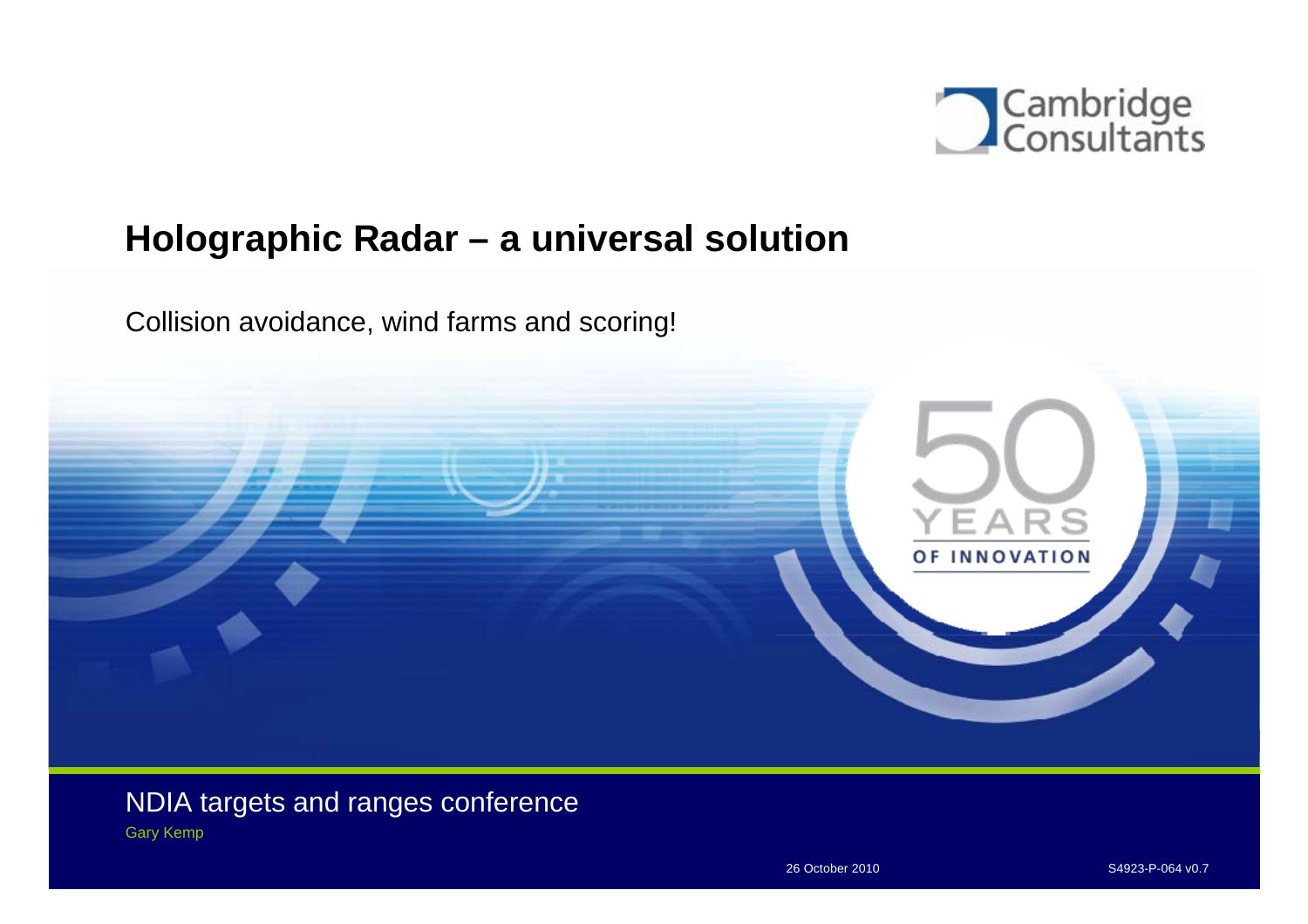

| $\blacktriangleleft$ | <b>Short introduction to Cambridge Consultants</b> |
|----------------------|----------------------------------------------------|
| 2 <sup>1</sup>       | What is holographic radar?                         |
| 3                    | Applications of holographic radar                  |
|                      | <b>Questions</b>                                   |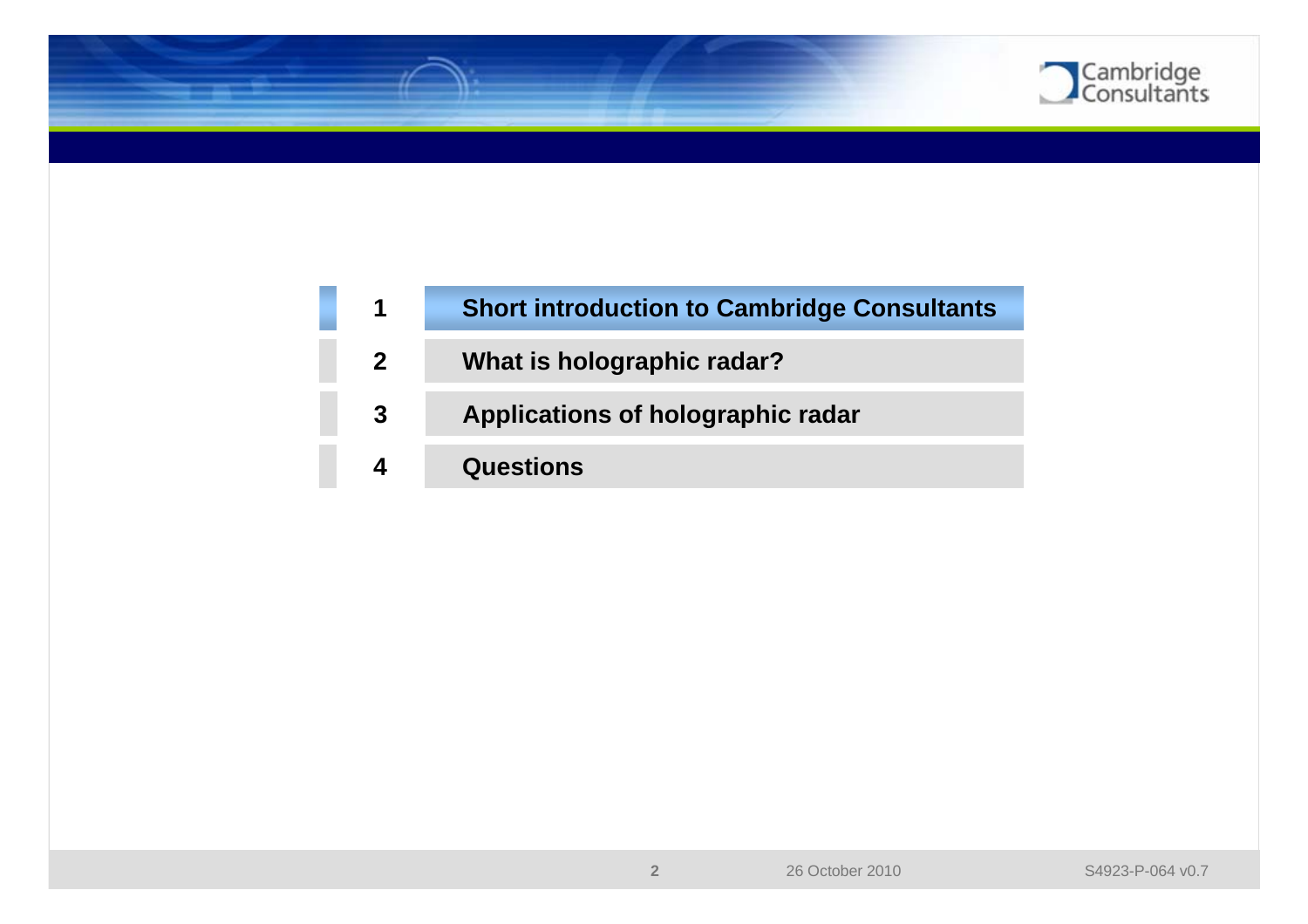

| 1            | <b>Short introduction to Cambridge Consultants</b> |
|--------------|----------------------------------------------------|
| $\mathbf{2}$ | What is holographic radar?                         |
| 3            | Applications of holographic radar                  |
|              | <b>Questions</b>                                   |

**3**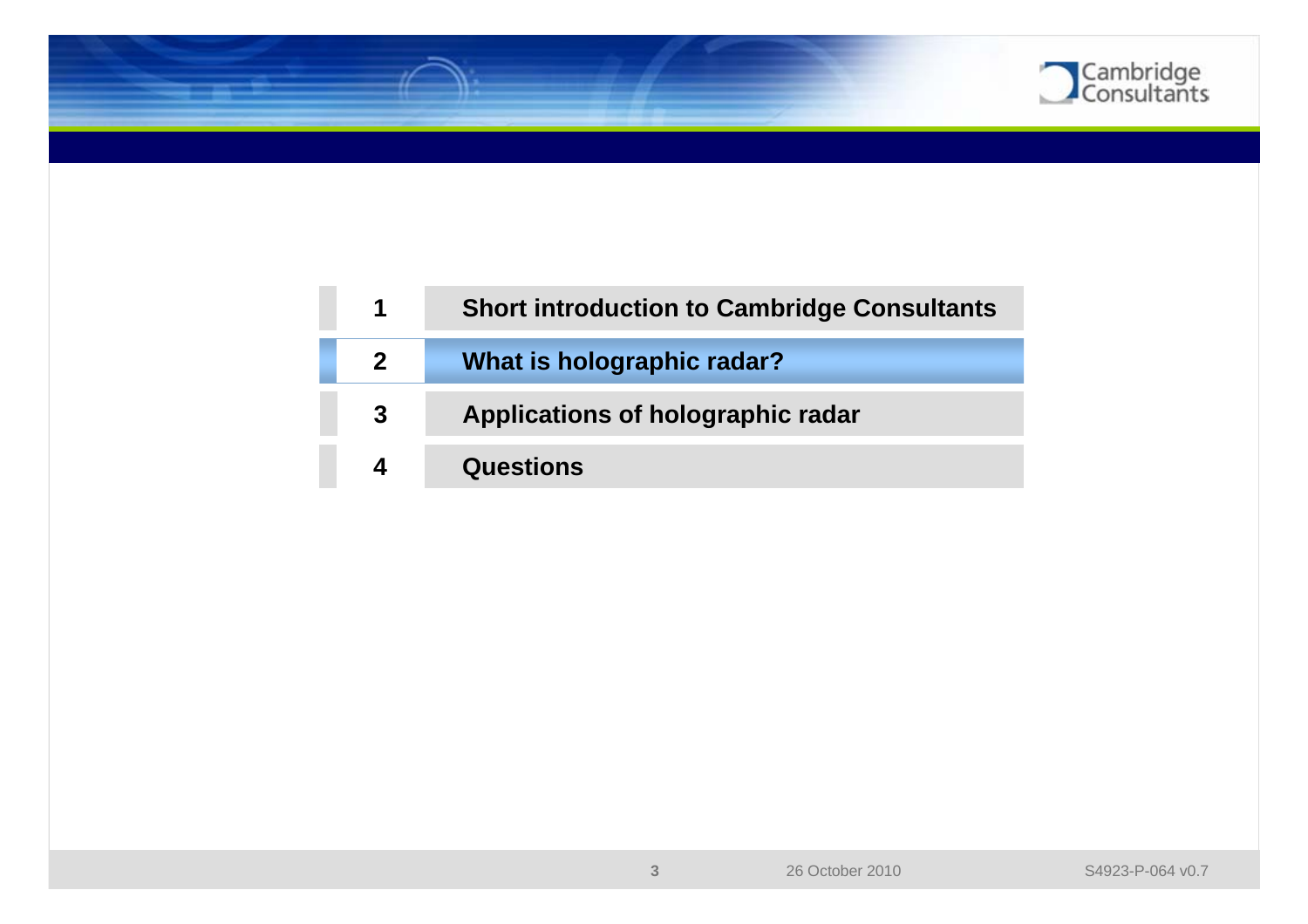

#### **What is Holographic radar?**

### **Holographic radar implements Skolnik's vision of Ubiquitous Radar**

- Г Holographic Radar looks continuously at a whole volume of space (rather than scanning).
- $\mathcal{L}_{\mathcal{A}}$  It acquires fully sampled amplitude and phase information from every object within the volume.
- It provides range, azimuth, elevation and Doppler information for every detected object.
- $\blacksquare$ Tracking algorithms discriminate moving targets and clutter.
- $\blacksquare$ Clutter is removed without loss of sensitivity.
- $\blacksquare$  Practical holographic radar is possible in the modern day due to the availability of high-power processor devices at reasonable cost.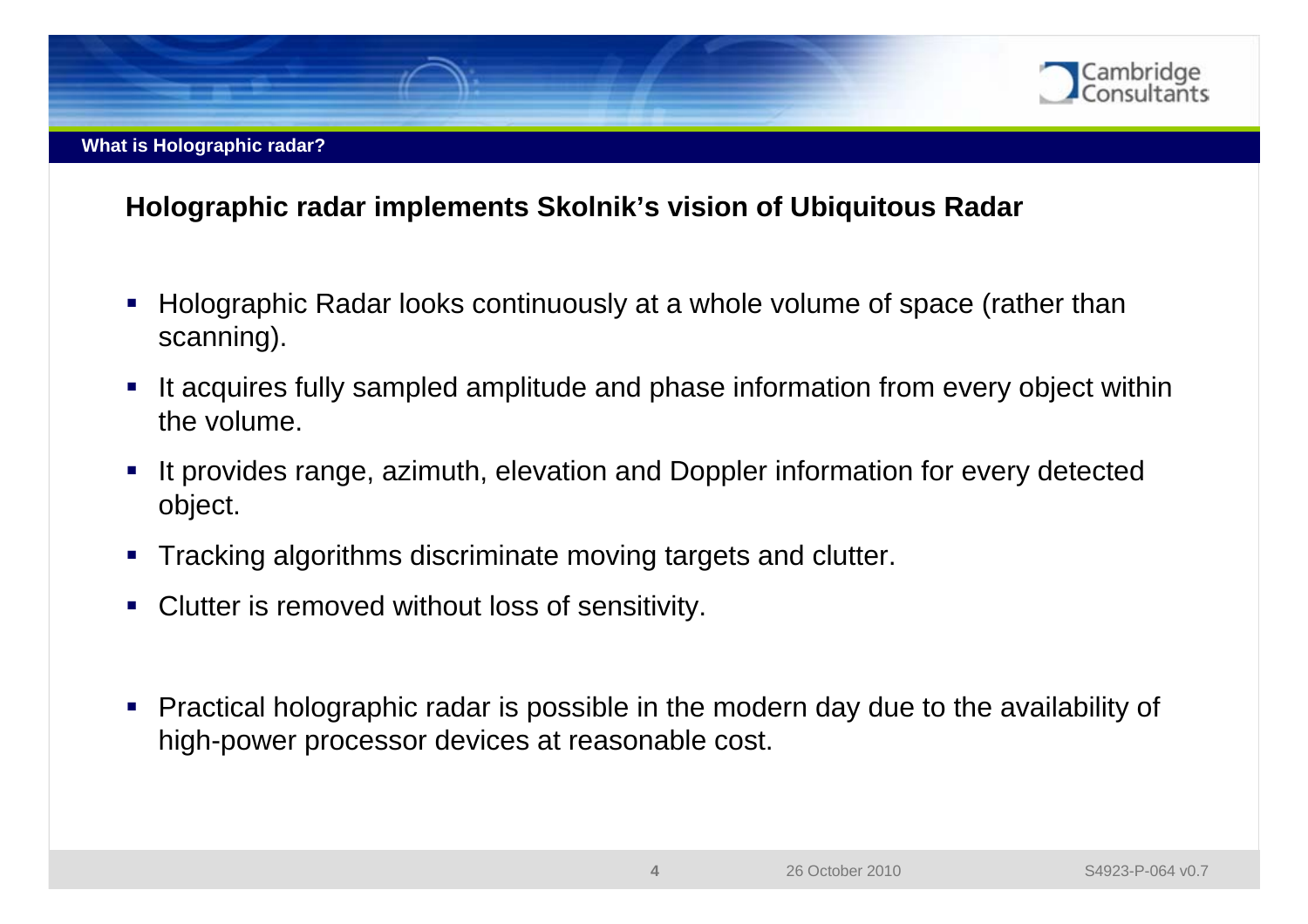

#### **Holographic radar**

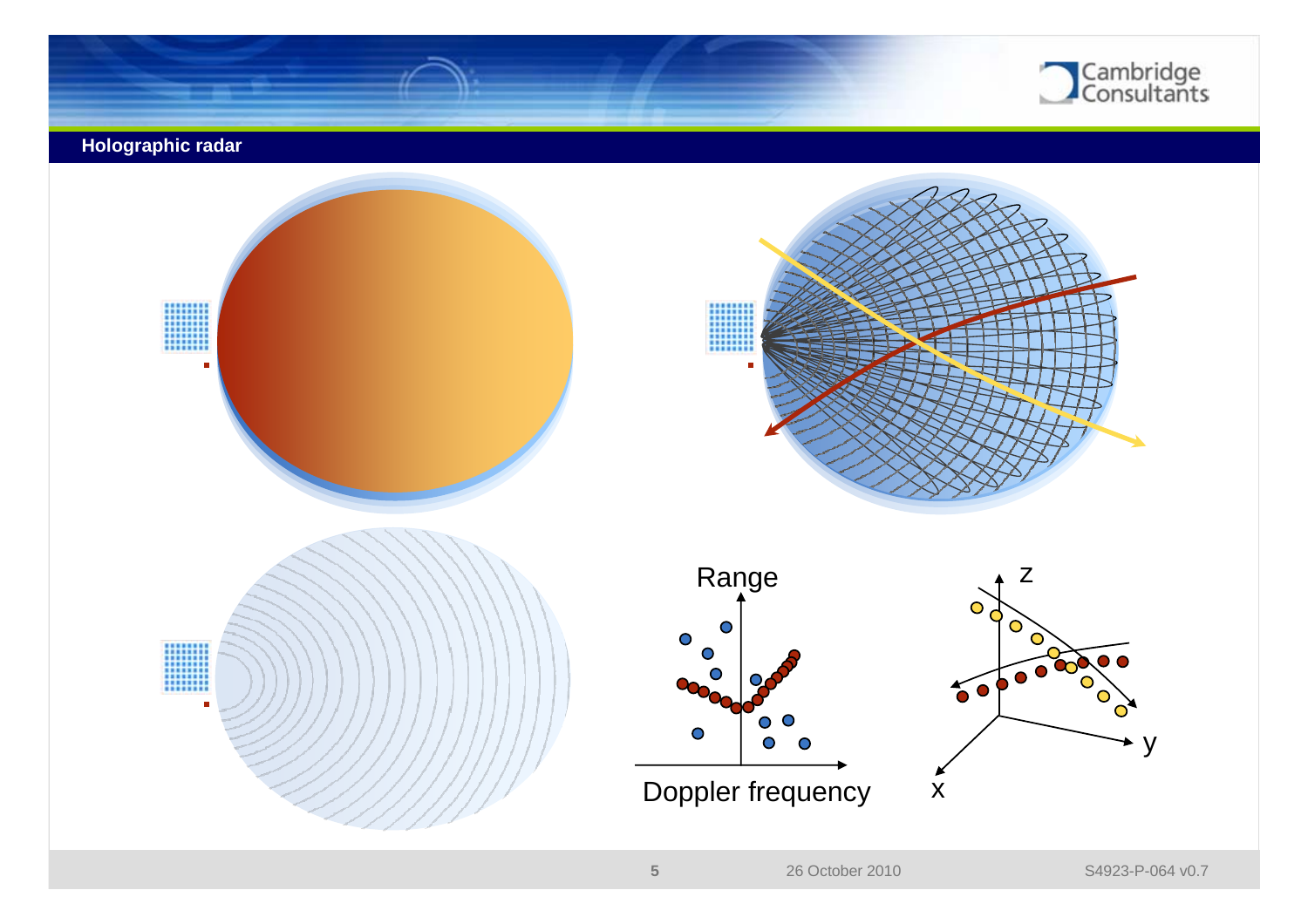

| $\blacktriangleleft$ | <b>Short introduction to Cambridge Consultants</b> |
|----------------------|----------------------------------------------------|
| $\mathbf{2}$         | What is holographic radar?                         |
| 3                    | <b>Applications of holographic radar</b>           |
|                      | <b>Questions</b>                                   |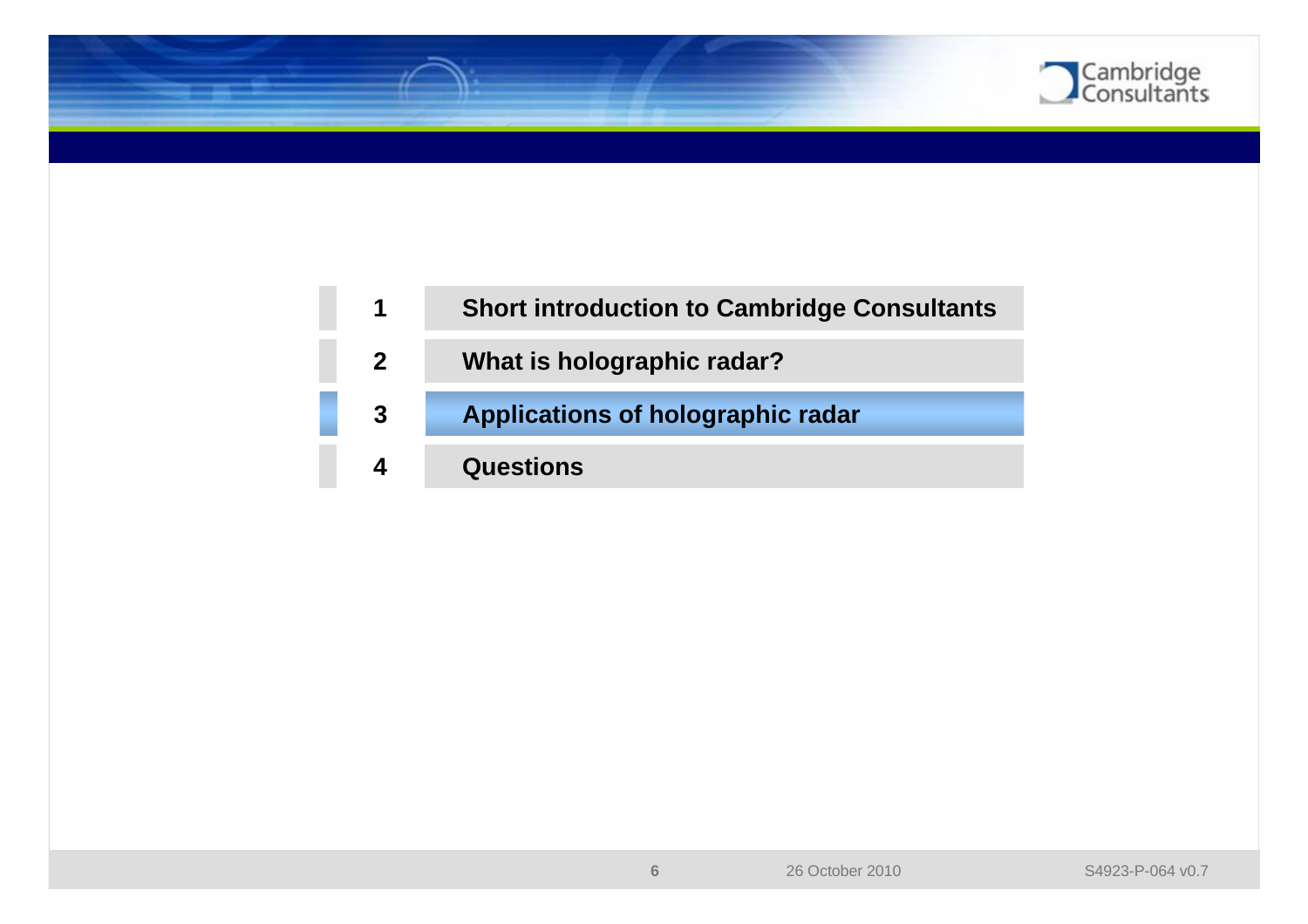

#### **Collision warning radar**



5-channel array for automotive pre-crash sensing – a minimum holographic array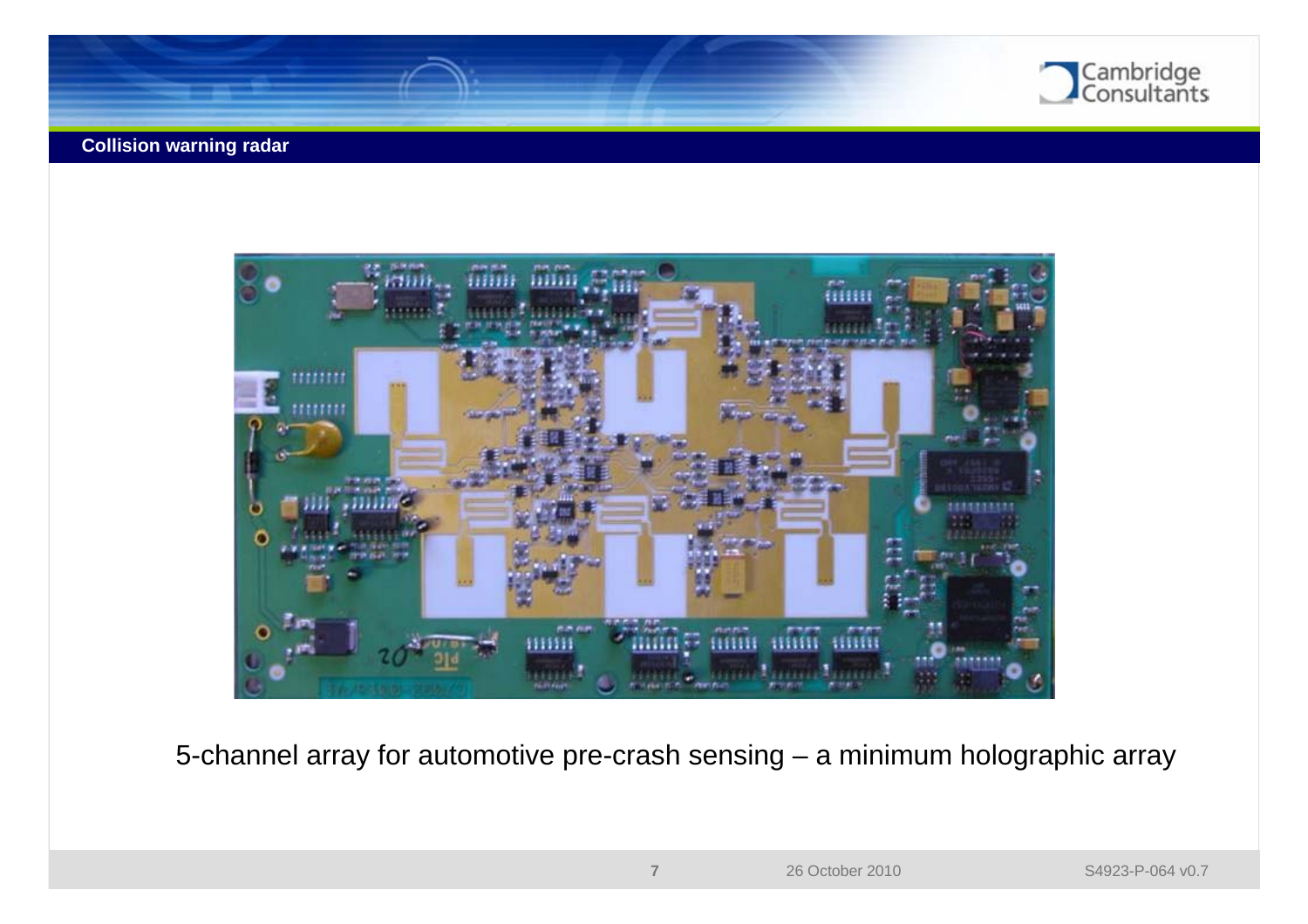

### **Collision warning radar**

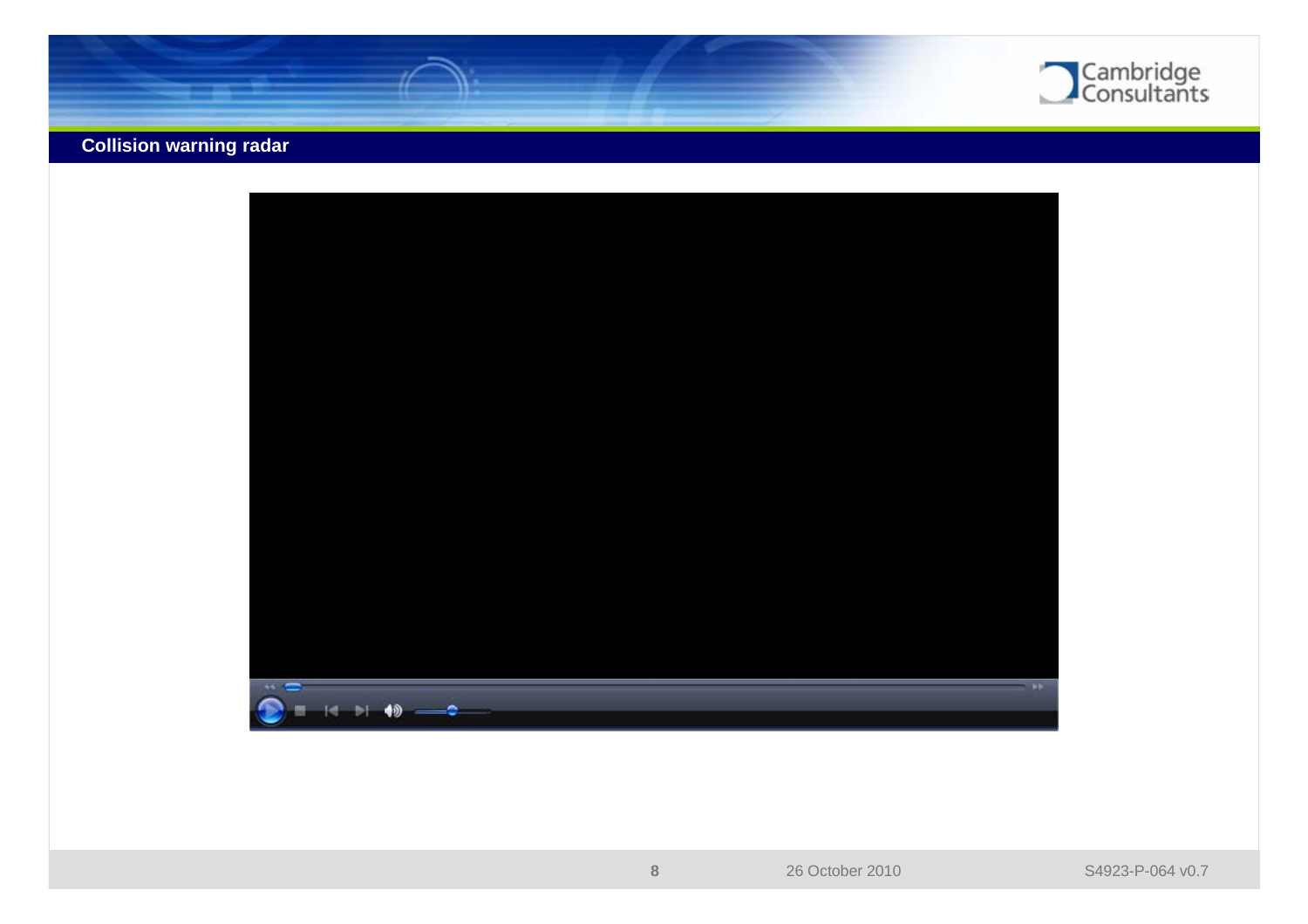

#### **Wind farms and Primary Surveillance Radar**

### **Many wind farm planning applications are stalled**





Absence of vertical discrimination combined with scan aliasing makes it impossible for a PSR to separate the track from the clutter.

Holographic radar provides the solution.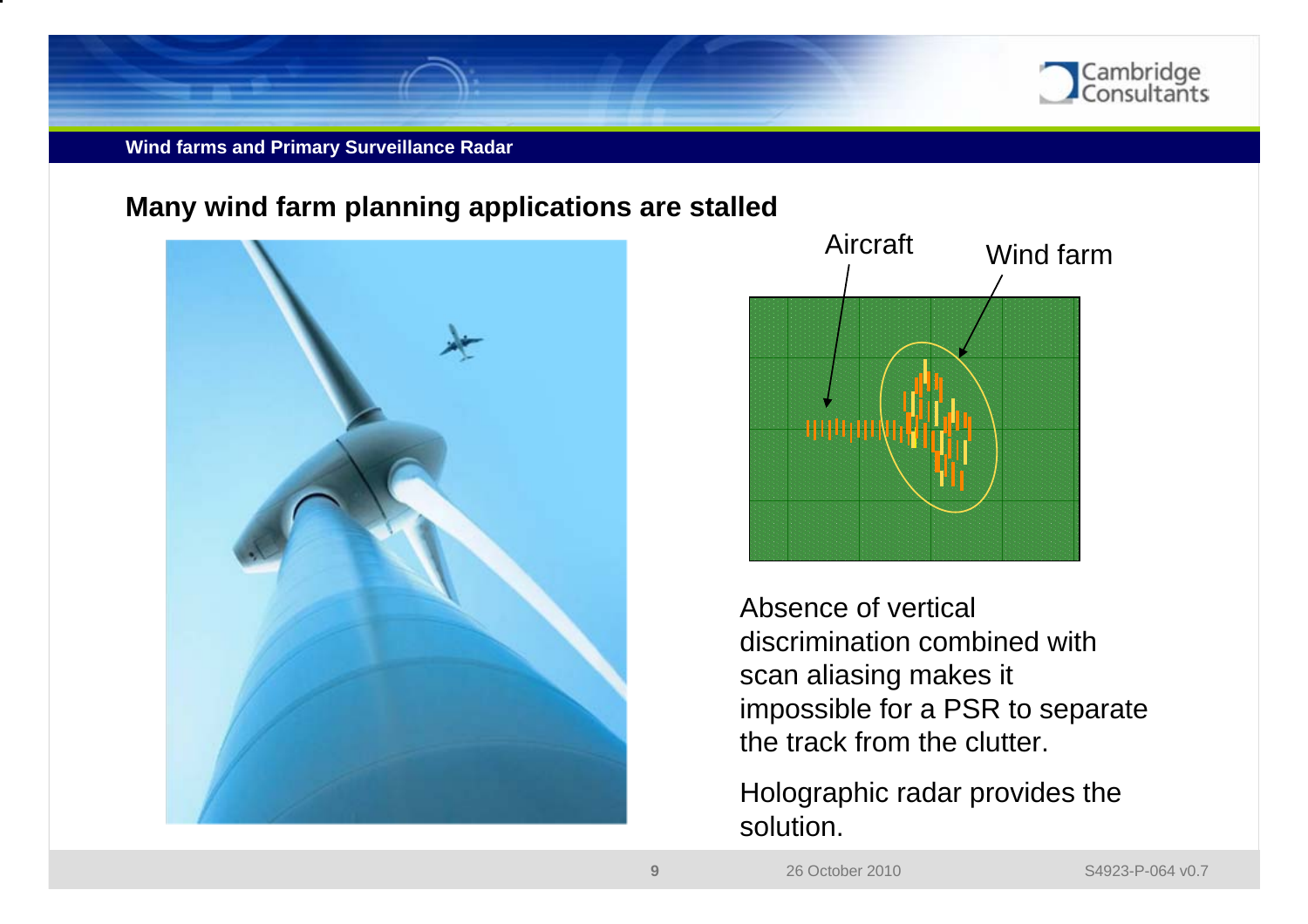

#### **Wind farm infill radar**

## **CH-InFill is a holographic radar located at or near a wind farm to generate local, high-resolution, 3D infill data**

- T The sensor is located in or near the wind farm
- $\overline{\phantom{a}}$  It sees through and around the turbines without disruption
- $\blacksquare$  Nothing else has been shown to do this



- $\blacksquare$ Range up to 13km / 43,000ft
- $\mathcal{L}_{\mathcal{A}}$ Reporting rate 3-10Hz

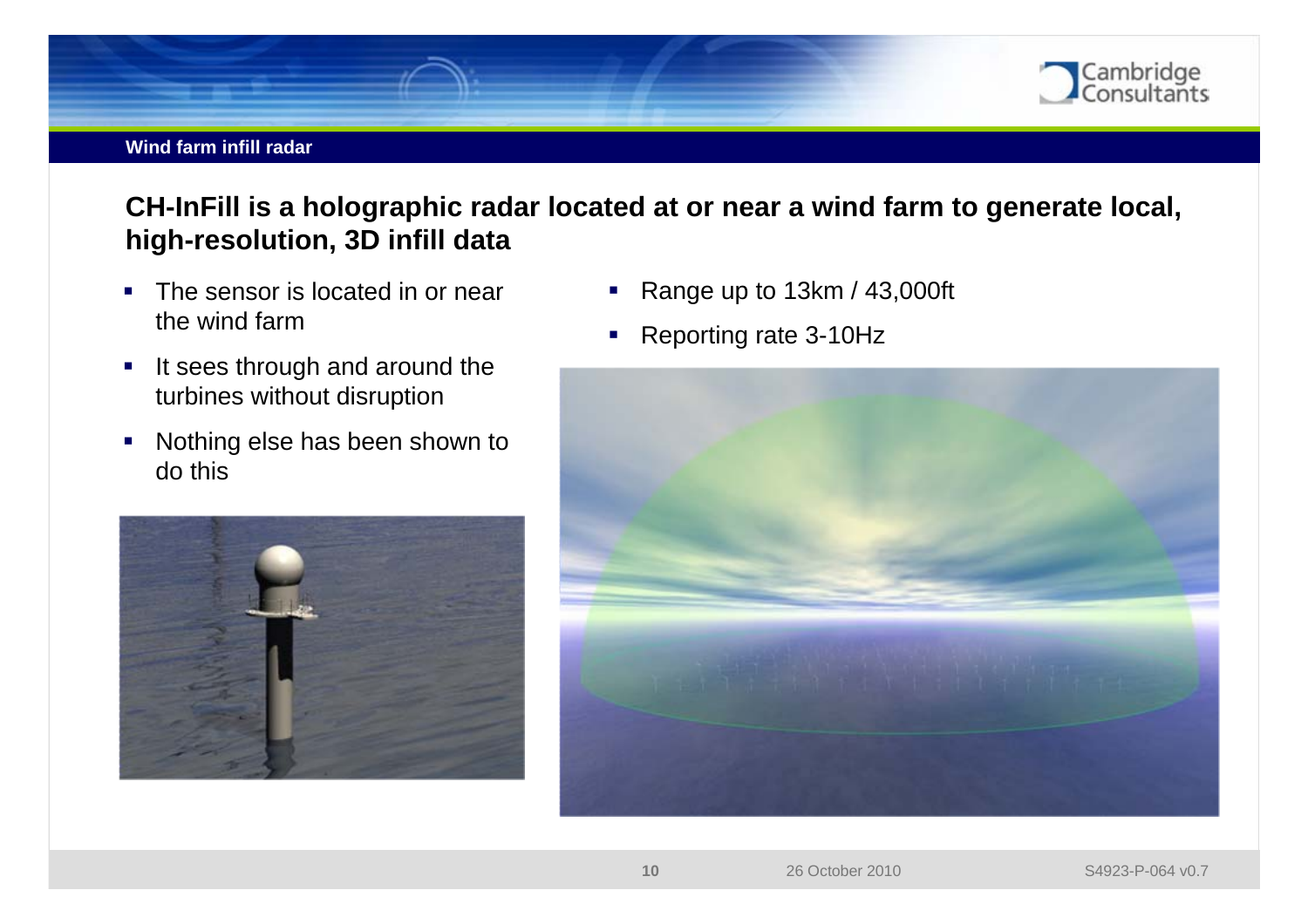

#### **Wind farm infill radar - testing**

66m diameter wind turbine



Remote-controlled helicopter with 2.2m<sup>2</sup> radar reflector

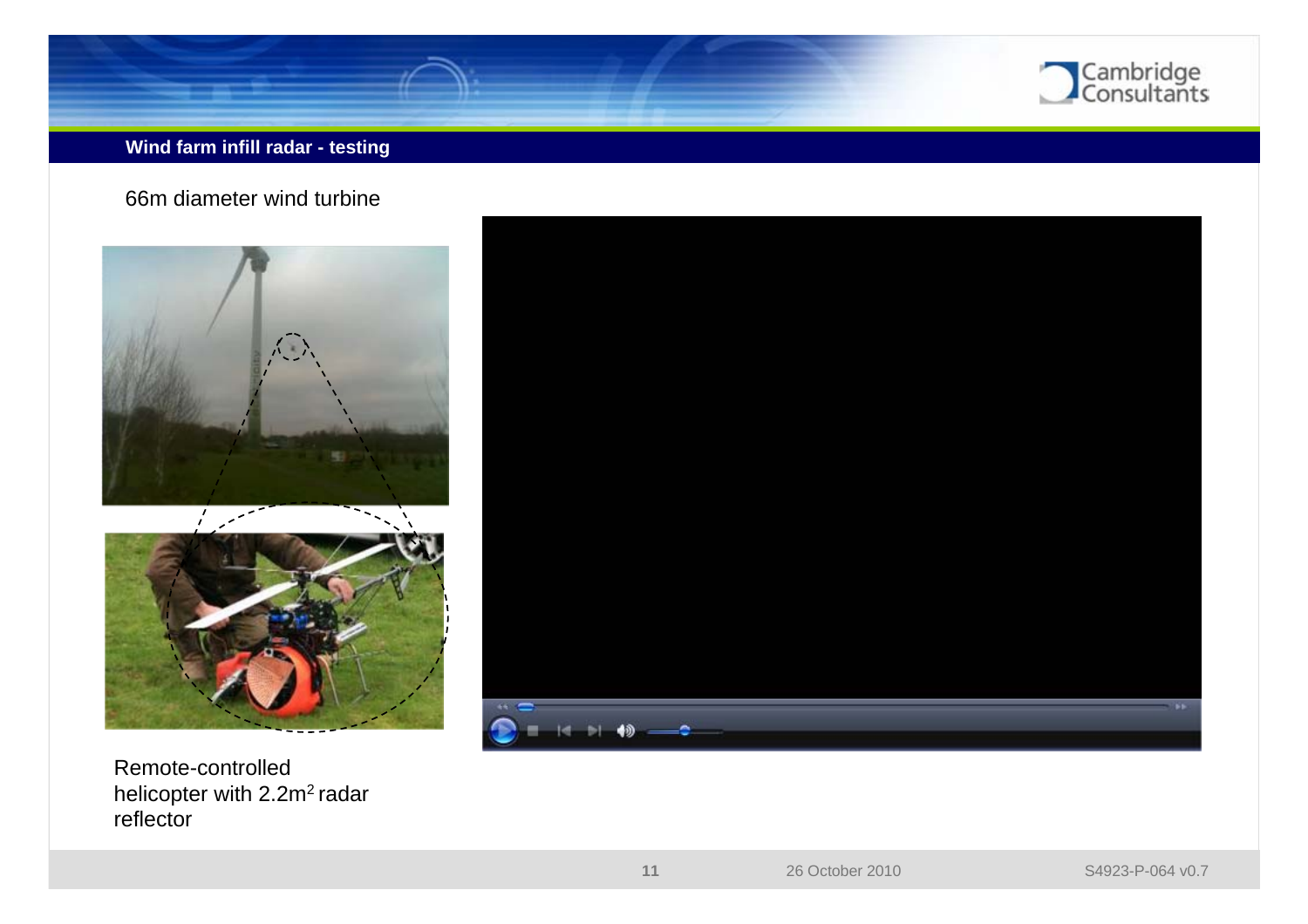

### **Land and Surface Target Scorer (LSTS) system – in development**

- Г The Land and Surface Target Scorer is a real-time vector scoring system for highly mobile targets operating in very cluttered environments.
- LSTS application of the CH radar is funded by the OSD Target Management Initiative program, sponsored and managed by NAWC-WD, Point Mugu, Target Systems Division, 5.3.1



LSTS sensor head

1000ft scoring volume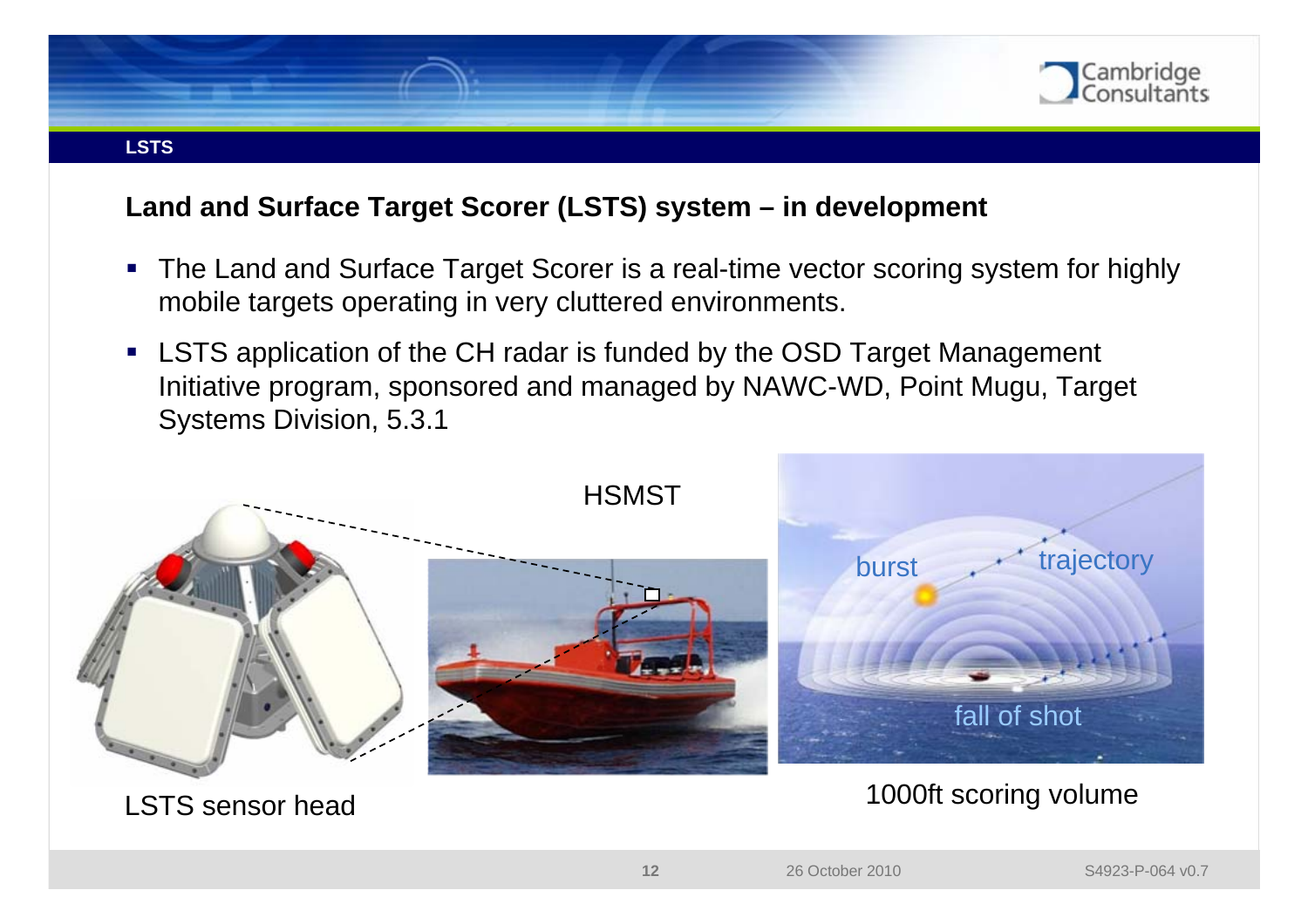

#### **LSTS**

### **Two views of how LSTS will perform:**



Migration process rejects clutter

### Accuracy and throughput

| Range (5" Shell)                 | 50ft - 1000ft                             |
|----------------------------------|-------------------------------------------|
| Firing rate                      | Up to 20 rounds /<br>minute               |
| Along-track position<br>accuracy | 13ft / 5% at longer<br>range              |
| Target speed                     | Up to 46kts (at SS3)                      |
|                                  | Up to 100mph (land)                       |
| Sea state                        | Up to sea state 3                         |
| <b>Trajectory reporting</b>      | Within 3 seconds of<br>projectile arrival |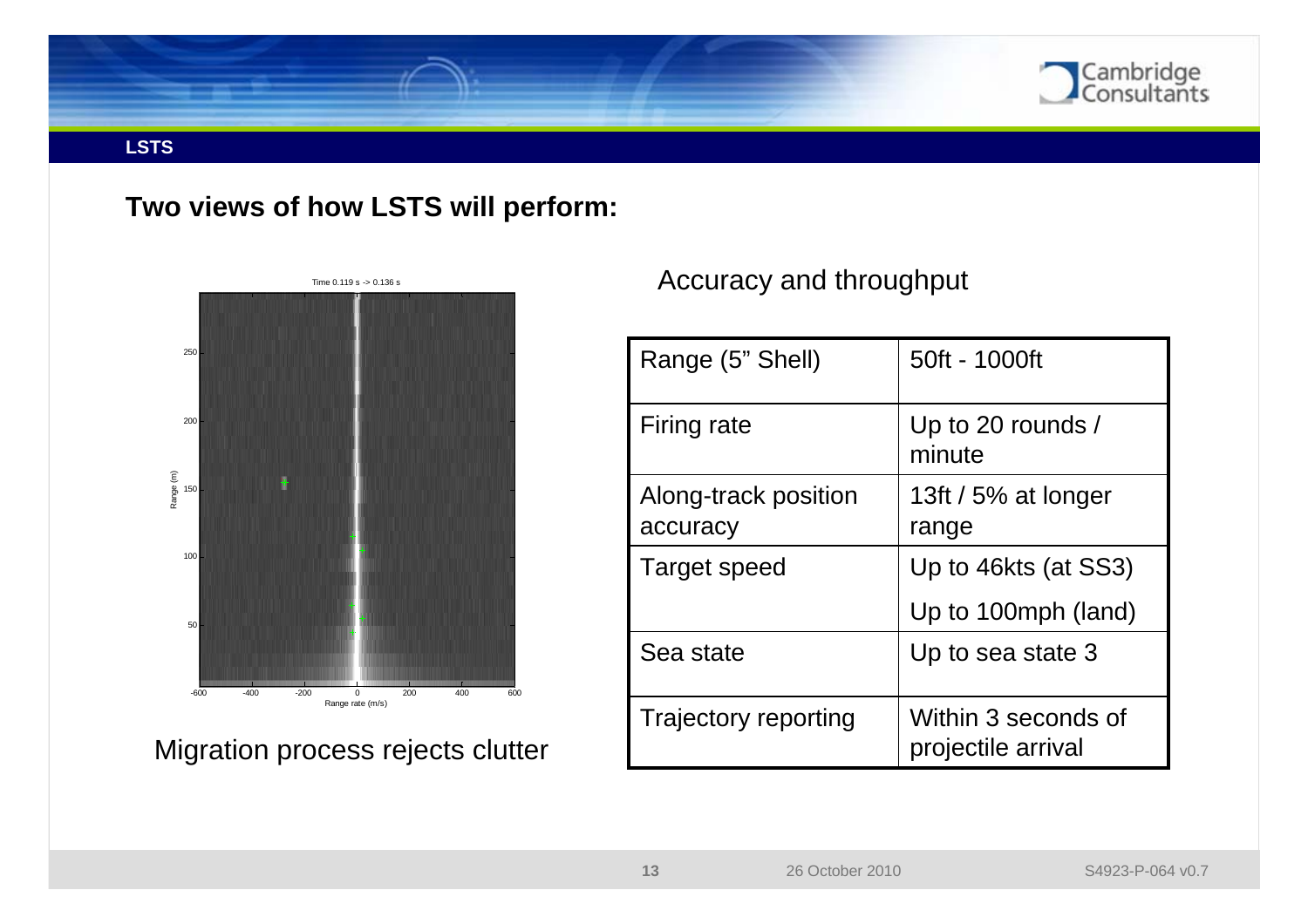

#### **LSTS**

### **LSTS program**

**Proof of Concept Phase** (system design and single face build)

- Start date: Jan 2010
- System Requirements Review: △ △ April 2010
- $\mathcal{L}_{\mathcal{A}}$ Preliminary Design Review: Notify the Matter of the United States of the United States of the 2010
- $\mathcal{L}_{\mathcal{A}}$ **Critical Design Review:** September 2010
- $\mathcal{L}_{\mathcal{A}}$ Test Readiness review: November 2010
- Г Proof of Concept System trials with 5" shell: December 2010
- **Beta-prototype phase** (complete system build and test)
- $\mathcal{L}_{\mathcal{A}}$
- $\mathcal{L}_{\mathcal{A}}$ Trials with 50 cal rounds: March 2011
- Г Sea trials on HSMST: September 2011

Start date: Jan 2011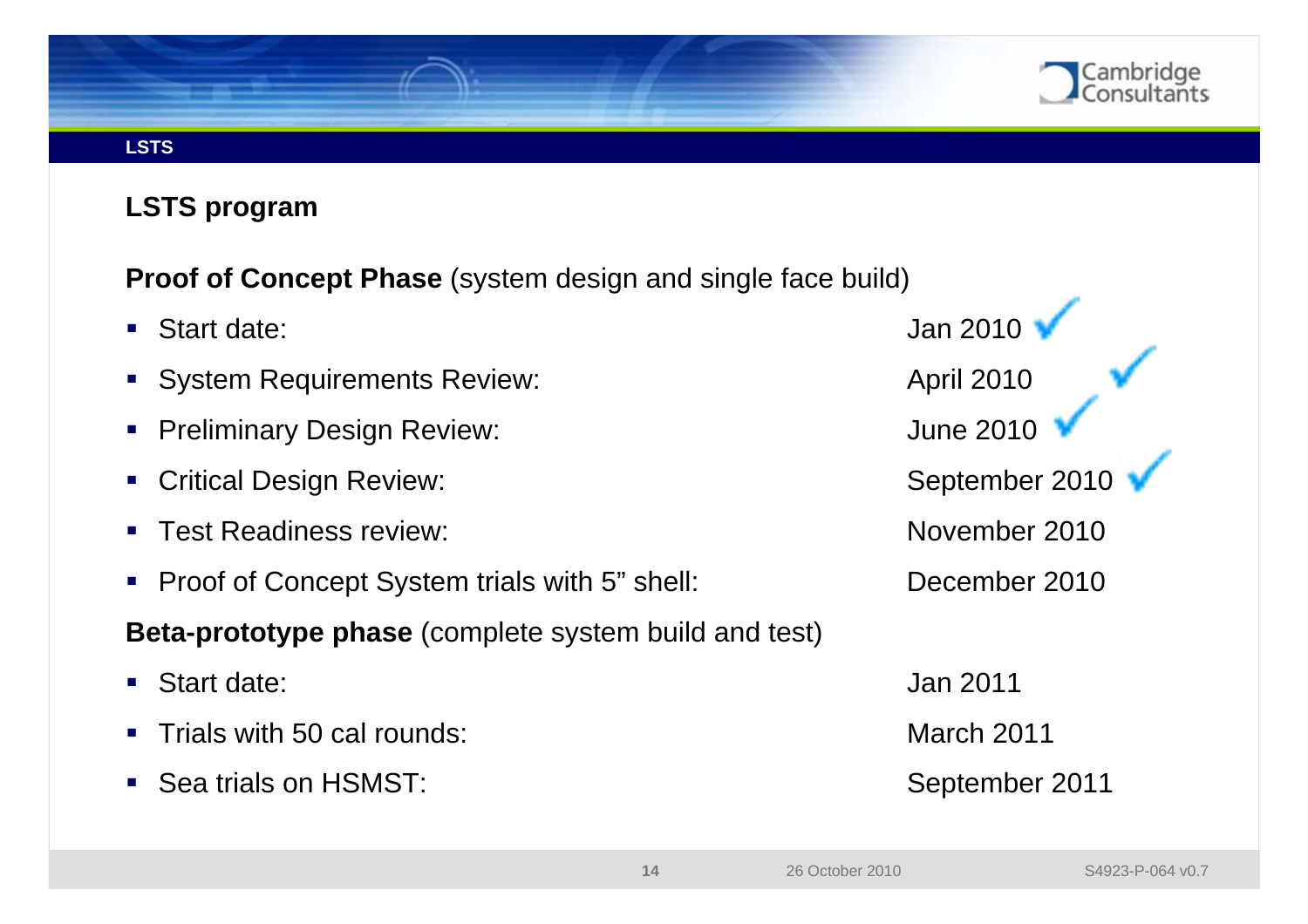### **Holographic radar is the best you can do in very cluttered environments**

#### $\mathcal{L}_{\mathcal{A}}$ **Target and clutter separation**

- Continuously gather signals from a large volume of space
- Fully sampled amplitude and phase data from every target
- Separate targets of interest from clutter through tracking processes
- Г **Applications** in collision avoidance, PSR infill, scoring, through-wall, asset protection, border monitoring, other…
- $\mathcal{L}_{\mathcal{A}}$  **LSTS system** under development
	- 5" and 50 cal projectiles
	- Land and sea surface targets
	- Proof of Concept sea trials in December 2010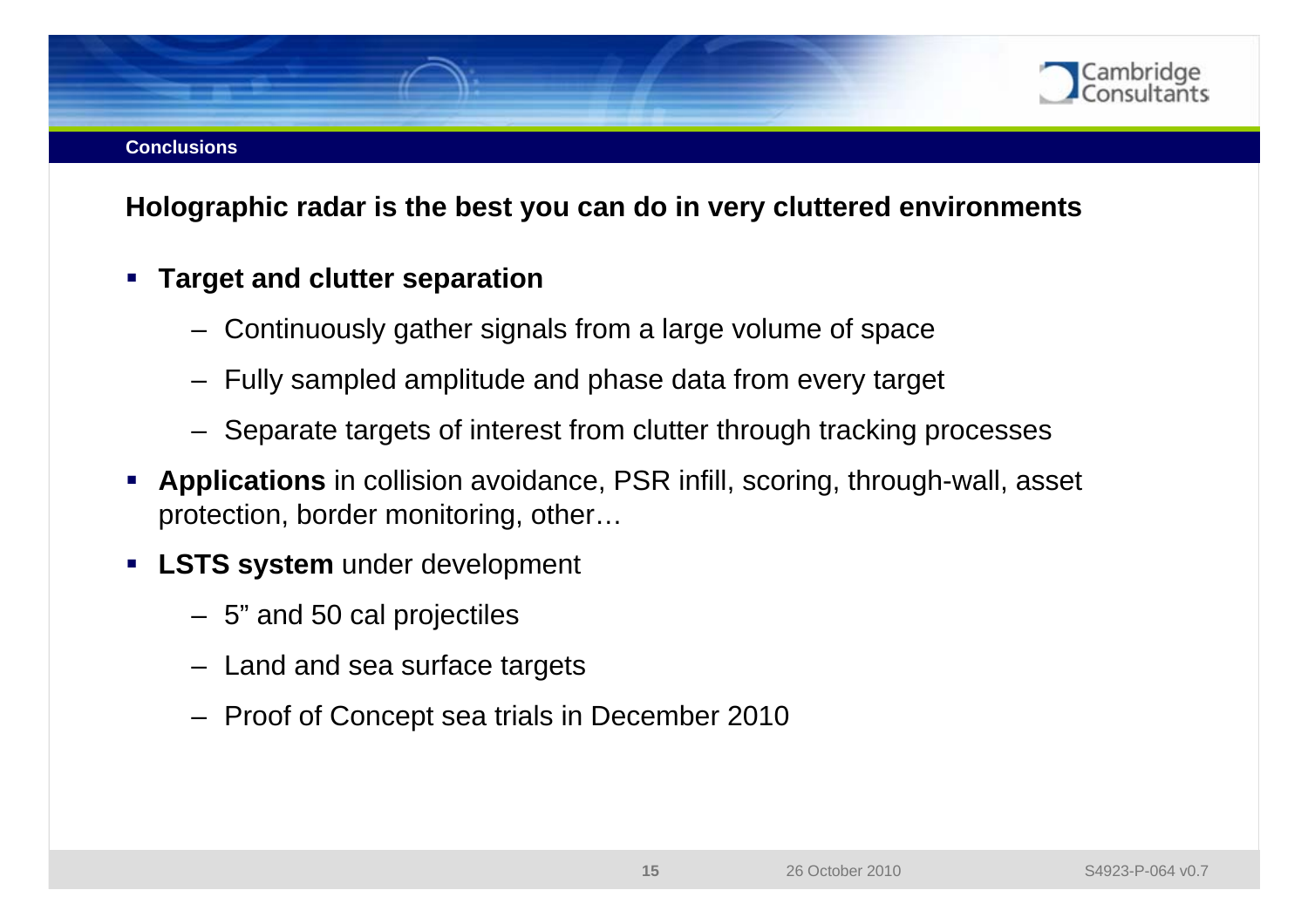

|                | <b>Short introduction to Cambridge Consultants</b> |
|----------------|----------------------------------------------------|
| 2 <sup>1</sup> | What is holographic radar?                         |
| $\mathbf{3}$   | Applications of holographic radar                  |
|                | <b>Questions</b>                                   |